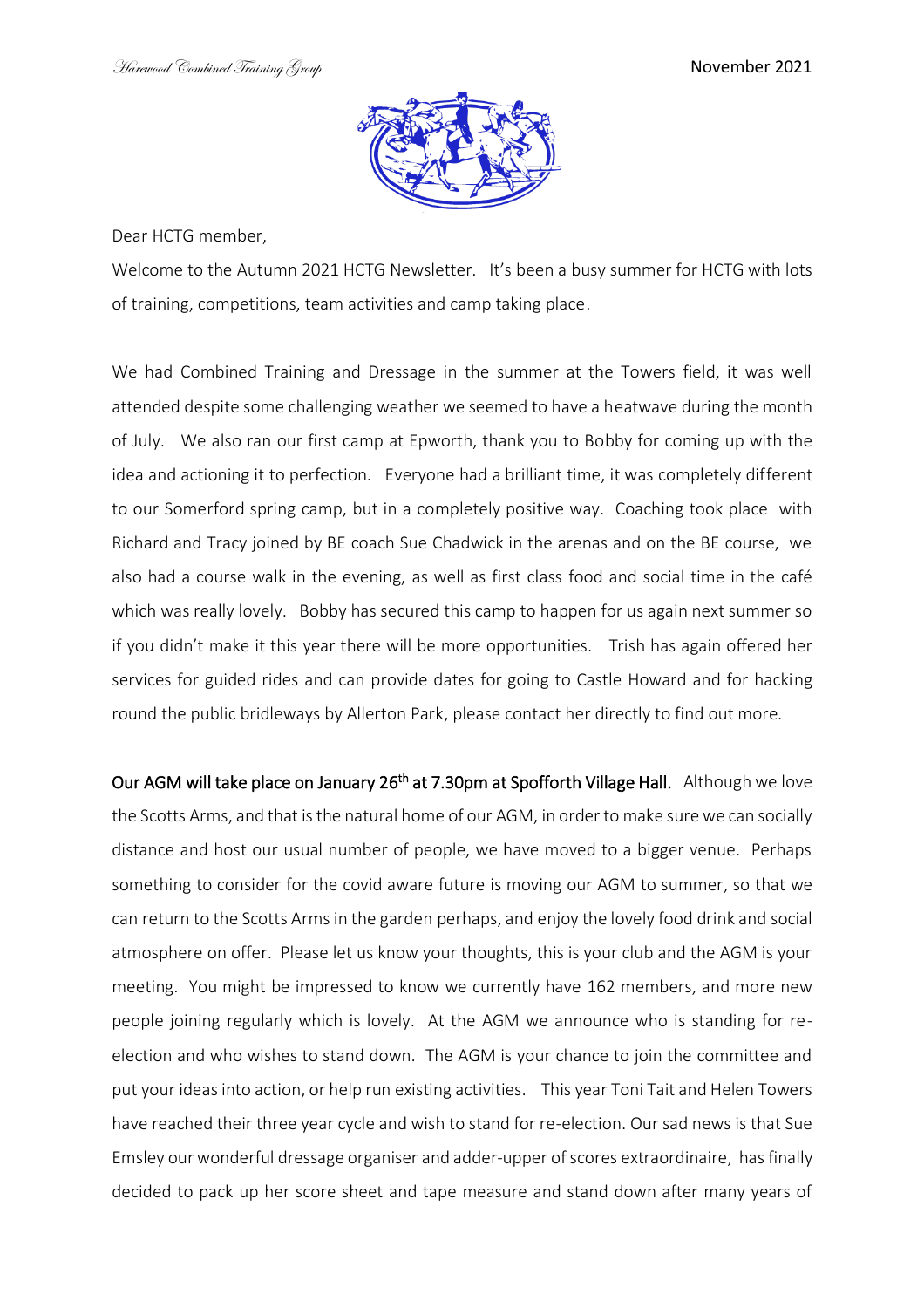dedicated service to the riding club. She's not sure how long she's been on the committee but she thinks its about 25 years! Sue will continue to help with Allerton horse trials and will help train up the next generation of Harewood weekday dressage organisers, so you'll still see her about. We will really miss her great knowledge and advice and practical know how in the riding club. On personal note, I'll miss Sue very much, she and Shirley gave me a lot of support when I became chairman for which I am really grateful.

## Lessons

We've had quite a busy few months of the usual lessons, flatwork, polework, jumping etc with our great club coaches. In the pipeline we have themed dressage lessons in groups at Askham with Tracy Garside (course of four beginning in December) , and hopefully dressage to music and drill riding with Peta. If anyone is keen to do rider fitness training we Caroline West is keen to put us through agony (I'm only joking) and use the mechanical horse at Follifoot, Julie has put together three dates for us starting next week – no time like the present. Booking will be by email to Julie and payment direct to Caroline for £10 per session for 20 minutes HIIT. These are great sessions and really help with balance, straightness as well as overall fitness.

All lessons are advertised on our riding club website, [www.hctg.org.uk](http://www.hctg.org.uk/) please use this to see whats-on. We no longer routinely use facebook events for lesson advertising because not all the membership have access to it, and we have a very good website designed specifically for this purpose. The facebook events was only a temporary solution while our website was being updated and is no mobile friendly and light so won't use up all your mobile data allowance. We will continue advertise spaces that come up, cancellations, or highlight things on facebook, but it's not the place to look for lessons in the first instance. Remember too that bookings/payments are now made on horsevents which seems to be going well so far, apart from the odd few people who have problems to find it. Therefore, here is a reminder of the links to see whats-on our diary, [www.hctg.org.uk/whats-on](http://www.hctg.org.uk/whats-on) and all the relevant horsevents links are in the individual adverts. I'm not sure we can make it much easier, but please don't hesitate to feed back to us any negative (or positive ) experiences with using the website. It has all our events and news, including team events and other things that are not bookable by horsevents, so this really is your 'go to' online place for all things Harewood. For events where payment is required, then there will be a link to horsevents where payment can be made, here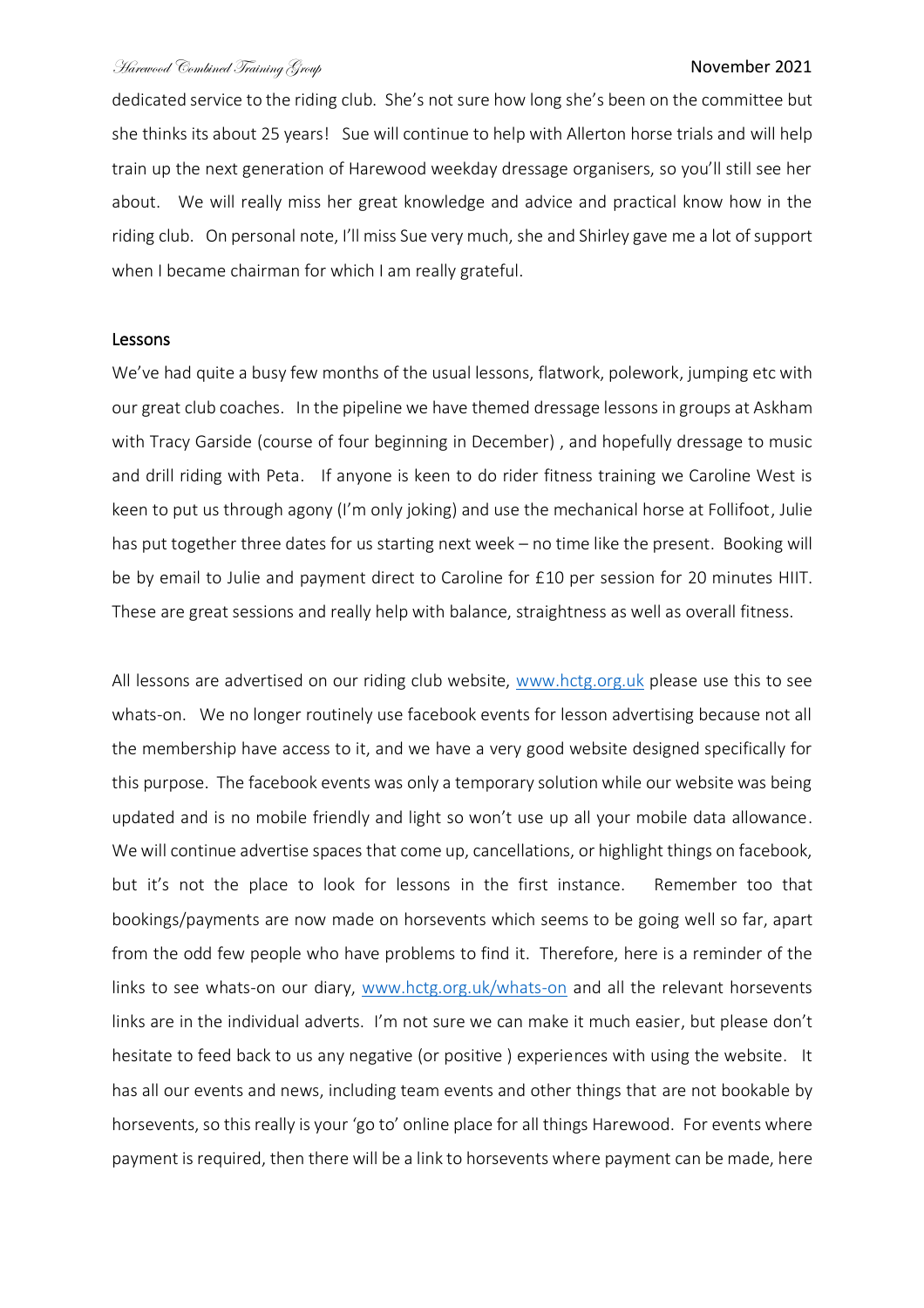is the link to our events booking in page on horsevents if you wish to go straight to payment, <https://horsevents.co.uk/HCTG/>

# Club competitions

As you may know,we can no longer hire Jodhpurs for dressage competitions so we have moved to Askham Bryan College for weekend dressage, the price for members remains at £8 per test but we no longer offer two tests for £15. They are still without a doubt the best value dressage you can get anywhere. The next one will take place on January 30<sup>th</sup>. Weekend dressage is organised by Amy, if you have spare time and would like to volunteer to help her don't hesitate to contact her on [dressage@hctg.org.uk](mailto:dressage@hctg.org.uk) We currently don't have any weekday dressage planned but we will hopefully get that back on track in the new year once we decide where to hold it(!)

The Christmas Show Jumping will take place between xmas and new year on the 28<sup>th</sup> December, as usual classes will run from clear round at 40cm for beginners, novice horses, children, etc. Lead reins or assisted are very welcome, running to bigger classes up to 100cm with fillers and of course xmas trees and tinsel! Fun prizes, fancy dress, or dress for the weather. Schedule is available to enter on horsevents so spread the word , all are welcome. These shows help us subsidise the lessons so please support us by competing.

## Camp

Our next camp takes place at Somerford on March 17<sup>th</sup>, you will have received Bobbys email last week telling you how to register interest, and she has informed me we are full bar one space! I think that says everything about how well run and enjoyable as well as excellent value the Somerford camp is.

## Teams Update from Toni Tait

Since the last newsletter we completed the Summer Season with the National Championships at Lincoln Show ground, with the Novice Dressage Team, (Katie Dixon, Hannah Joliffe and Angela Burrows) and the 110 SJ Team (Louise Wilson, Mandy Gray and Rebecca Mountain) in attendance. Harewood achieved great results with Angela and Dylan taking 3rd place (and more importantly getting a SASH) and the Show Jumping Team took 3rd place, with Mandy and Amaretto taking 2nd place individually while Louise and Fred were 3rd ! Well done to everyone, especially last minute stand-in Rebecca with Nova making her team debut. We even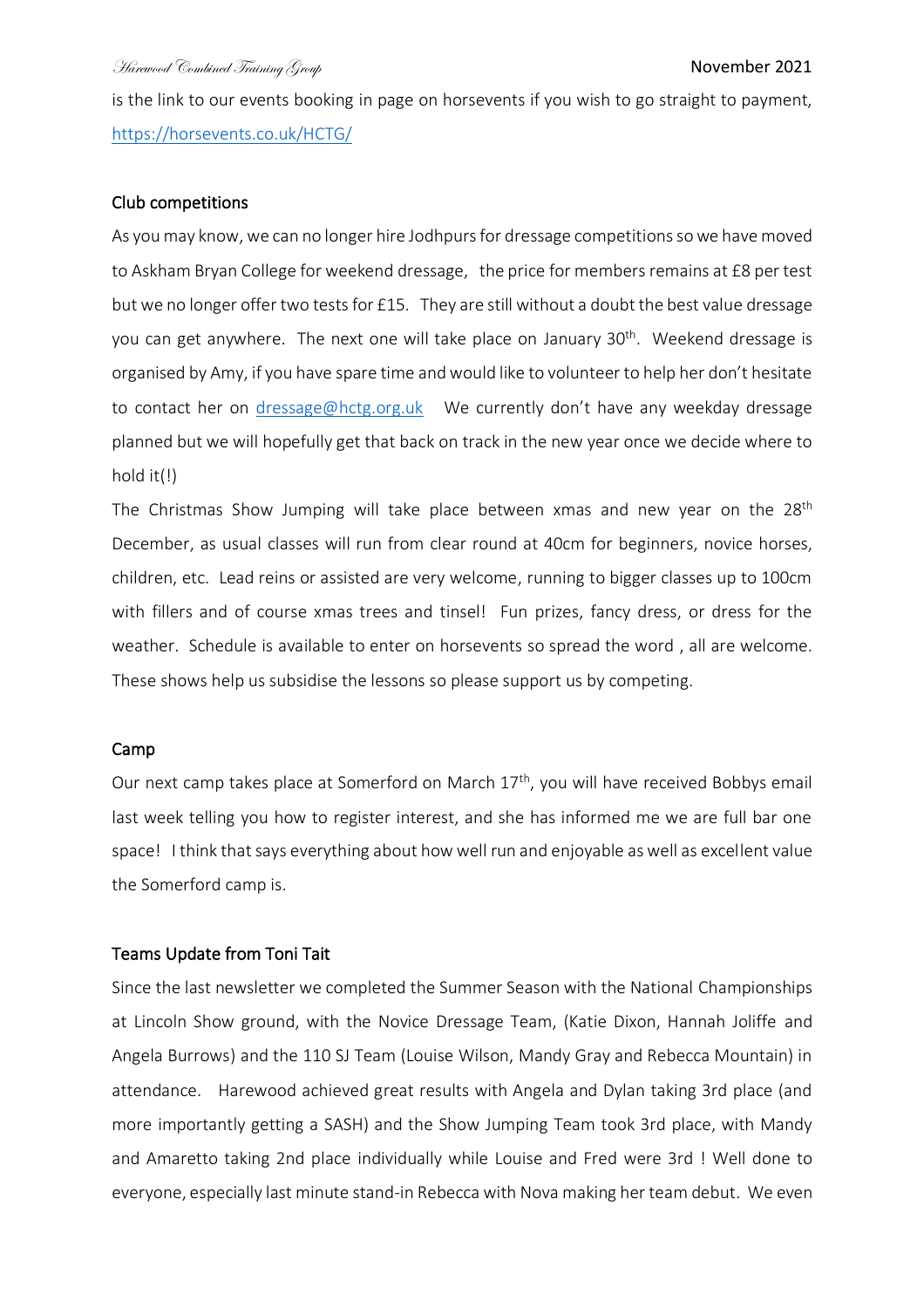featured in Horse & CountryTV. Helpers on the day were, myself, Bobby and Sophia and got to show-off the new club Ruff-neks too!

Now we are into the Winter Season Competitions, getting off to an interesting start with the new Combined Challenge at Epworth. We entered 70, 80, 90 & 100 teams. The 70 team included Susannah Franks, myself (Toni) and new member Charli Cripps, the 80 Team comprised Bobby Good, Mike Cairns, Cat Carter and Sarah Jones, while the 90 team was made up of Beth Povey, Allison Knights, Amy Sherrard and Emma Tibbett. Finally, the 100 team included Claire Coning, Zoe Laver, Mandy Gray and Angela Parkin. We had some mixed results, mainly because the optimum time required a very steady XC pace, however, we were placed 4th for the 70 team, 2nd for the 90 and \*\*\*\*drumroll\*\*\*\*1st place for the 100 Team! Allison Knights and Red also secured 2nd place individually.

So off to the Combined Championships they will go! It was a fun day, made funnier when Mike wondered why his HCTG was on the wrong arm from the rest of us having put his XC shirt on back to front. Or was he right and the rest of us wrong? Thanks also to Anne and Mark Land for covering the helping for the day, and cheering us over the last XC fence!

The Novice Winter Dressage at Bishop Burton took place on Sat 6th November, saw two teams go forward to compete, The Rockstars included Bobby, Anne Land, Beth, and Jake Bradley (another new member) and the Bright Stars, Amy Shackleton, Charli, myself and Charlotte Ward competing on a very windy but dry day. No prizes or qualifications, but we had a fun day out, with Anne and Mark Land hosting 11'ses complete with Colin the Caterpillar cake! Next up is the Intermediate Dressage Qualifier at Manor Grange on Sunday 14th, updates on the Teams and results will follow.

Finally, a quick reminder of the dates of the remaining Winter Qualifiers:-

29/30th Jan – Winter SJ @ Bishop Burton

5/6th Feb – Arena Eventing @ Richmond (tbc)

2nd Apr – Combined Training @ Port Royal

If anyone is interested in putting themselves forward for selection for any these qualifiers, even if you have never done teams before, please feel free to get in touch with me toni.tait@btinternet.com, as now is always a good time to start! Lastly from teams news, Beth Eyeles, Ruth Schofield, and Rebecca Mountain have very kindly written their personal accounts of riding on teams this year on the different disciplines they participated in. They will be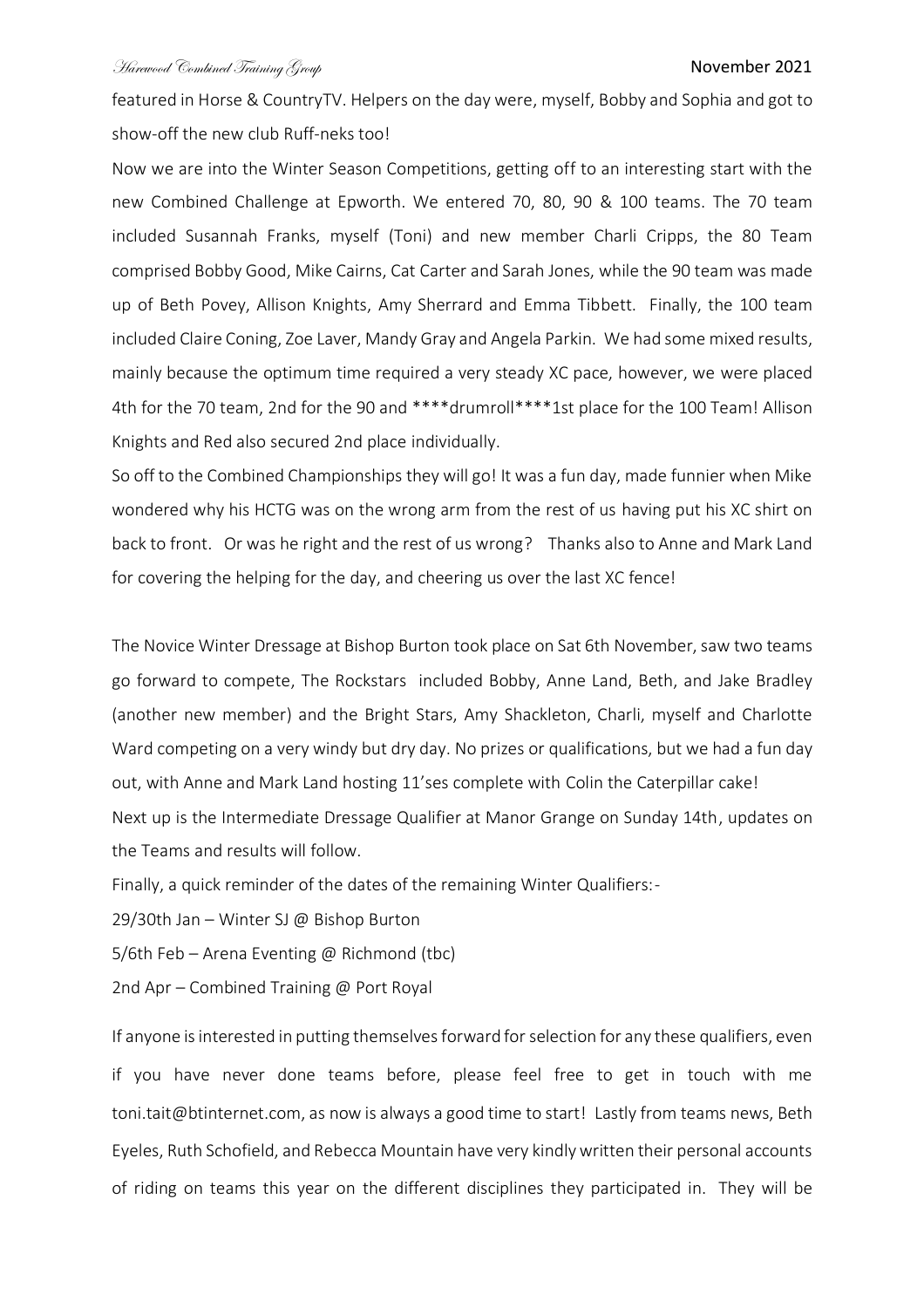shortly available on the website under news, and emailed out to the membership, we're sure you will agree they are fascinating to read.

Don't forget please come to the AGM if you can. Spofforth has a large hall which facilitates social distancing. Every year three members either but themselves forward for re-election or stand down. This year we have Sue standing down, and Toni Tait and Helen Towers wish to go forward for re-lection. If you would like to know any more about being on the committee, please don't hesitate to contact myself or any other committee member for a chat about it. If anyone would like to join the committee please put your name forward to Helen Macrow for voting. That's all the news we have for now.

Sophia Ahmed and the Harewood committee.

## Events in the diary

#### **November**

11<sup>th</sup>, 18<sup>th</sup>, 25<sup>th</sup> November Rider HIIT classes with Caroline West at Follifoot, 20 minutes in group of 3, book with Julie Curran and pay directly to Caroline. 20/11/2021 [Grid Jumping with Tracy Garside](https://horsevents.co.uk/events/?e=37823) at Ledston 21/11/2021 [Training with Hazel Towers](https://horsevents.co.uk/events/?e=37778) at Allerton Park

### **December**

8/12/2021 [Flat work or jumping with Jane Bartle Wilson](https://horsevents.co.uk/events/?e=37508) at YRC 10/12/2021 [Members Christmas Dinner](https://horsevents.co.uk/events/?e=37807) at the Scotts Arms £25 each 11/12/2021 [Pole work with Tracy Garside](https://horsevents.co.uk/events/?e=37920) at Howe hill 16/12/2021 [Group dressage lesson with Tracy Garside "Transitions -](https://horsevents.co.uk/events/?e=37923) the mirror of training" at Askham Bryan 28/12/2021 [HCTG Christmas Fun Show Jumping Competition, Askham Bryan](https://horsevents.co.uk/events/?e=37922)

## **January**

6/1/2022 [Group dressage lesson with Tracy Garside "Lateral Work -](https://horsevents.co.uk/events/?e=37924) Demistifying Shoulder-In and [Travers"](https://horsevents.co.uk/events/?e=37924) at Askham Bryan 26th January AGM at Spofforth Village Hall 7.30pm 27/1/2022 [Group dressage lesson with Tracy Garside "Rein Back and Counter Canter -](https://horsevents.co.uk/events/?e=37925) how to achieve [succesful results"](https://horsevents.co.uk/events/?e=37925) at Askham 29/30<sup>th</sup> January Area 4 Quals Winter SJ @ Bishop Burton 30th January Weekend Club Dressage at Askham Bryan

## **February onwards**

 $5/6<sup>th</sup>$  Feb Area 4 Ouals Arena Eventing @ Richmond (tbc)

13th February Weekend Club Dressage at Askham Bryan

27th March Weekend Club Dressage at Askham

2<sup>nd</sup> April Area 4 Quals Combined Training @ Port Royal

**Contacts** 

Sophia Ahmed [chairman@hctg.org.uk](mailto:chairman@hctg.org.uk)

Helen Macrow secretary@hctg.org.uk